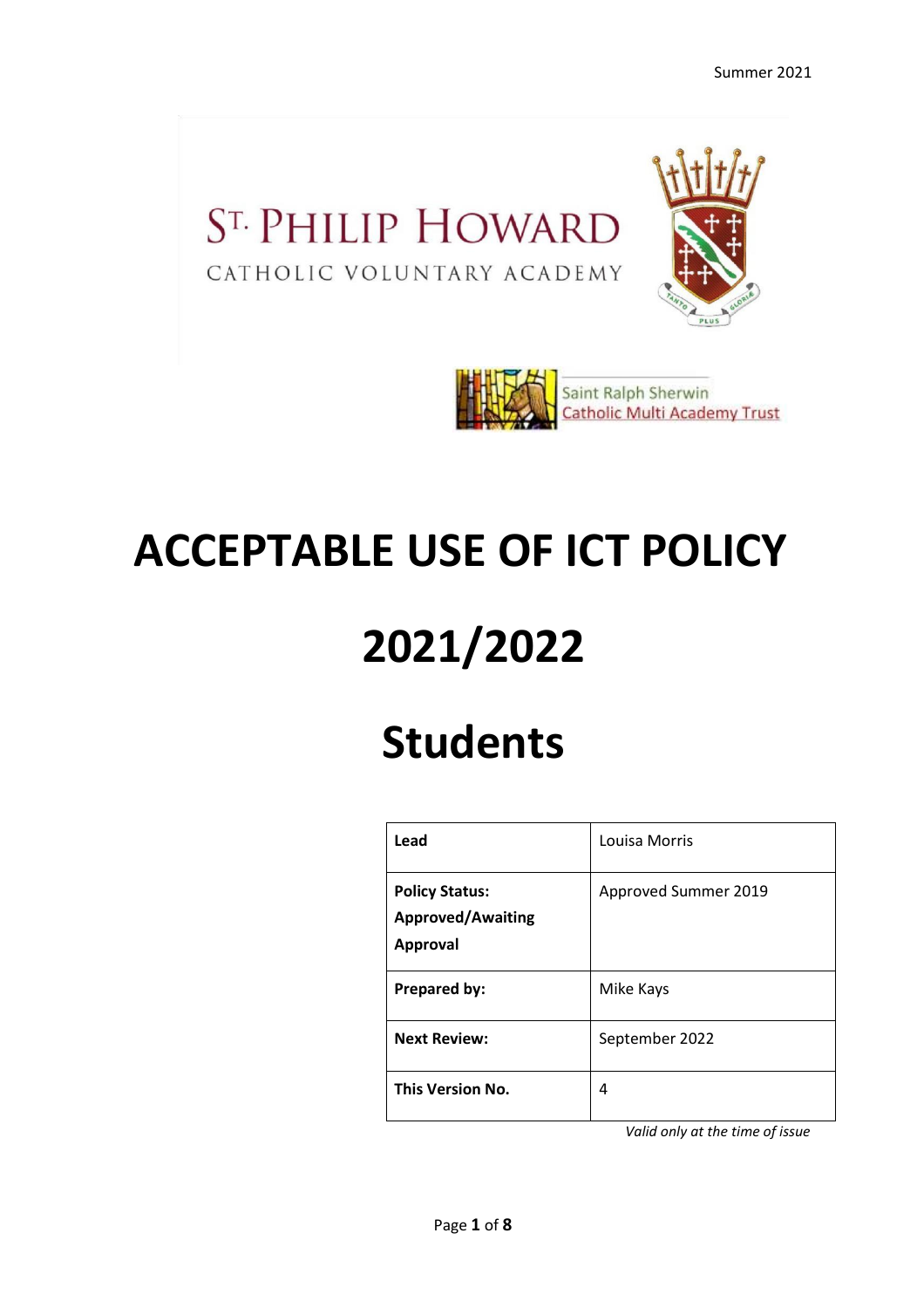All users must read this Acceptable Use Policy then sign and return the attached agreement to the ICT Network Manager who will keep it on file.

The staff at St Philip Howard Catholic Voluntary Academy believe in the educational value of the internet and other ICT services and recognise their potential to support the curriculum. Every effort will be made to provide quality experiences to students and staff using this information service. However, inappropriate and/or illegal interaction with any information service is strictly prohibited. Monitoring software is in use on the school network.

#### Responsibilities

The use of electronic services must be in support of education and research in accordance with the educational goals and objectives of St Philip Howard School. Users are personally responsible for this provision at all times when using any ICT equipment or electronic information service provided by the school. Transmission or use of any material in violation of any United Kingdom or other national laws is prohibited. This includes, but is not limited to, copyrighted material, threatening or obscene material or material protected by trade laws. Network Etiquette and Privacy

You are expected to abide by the generally accepted rules of network etiquette. These rules include, but are not limited to the following:

- Be Polite. Never send or encourage others to send abusive messages.
- Use appropriate language. Remember that you are a representative of the school on a global public system. Never swear, use vulgarities or any other inappropriate language.
- Respect Privacy. Do not reveal any personal information to anyone, especially the home address or personal telephone of yourself or others.
- Password. Do not reveal your password to anyone. If you think someone knows your password, change it.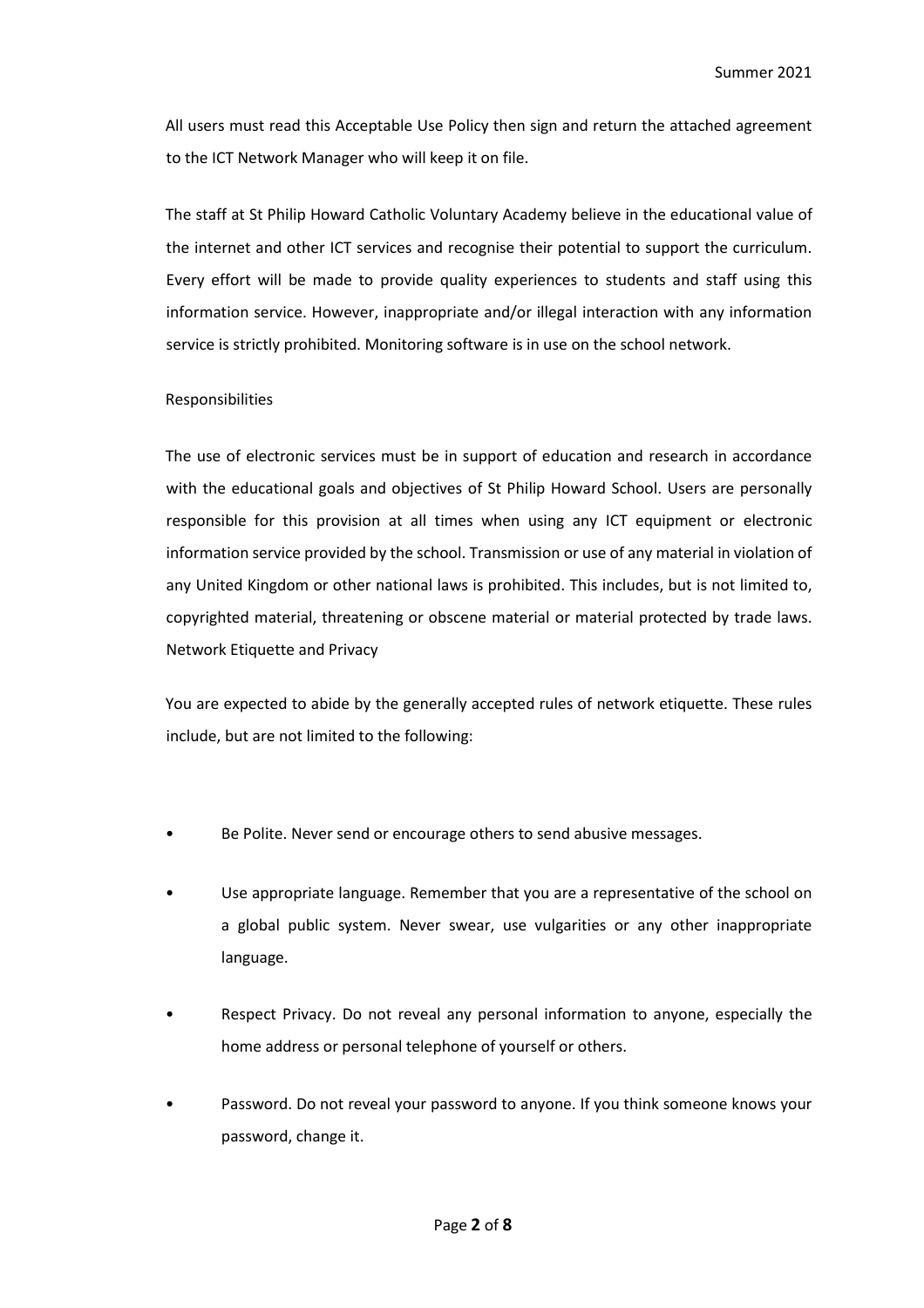- Malware. Don't distribute viruses or other malicious software.
- E-Mail. Electronic mail is not guaranteed to be private. Messages relating to, or in support of, illegal activities may be reported to the authorities. Do not send spam emails.
- Disruptions. Do not use the network in any way that would disrupt use of the services by others.
- Illegal activities. Illegal activities of any kind are strictly forbidden.
- Internet shopping. It is forbidden to use internet shopping websites including Ebay, as this is inappropriate use of the system.
- Chat Services. Students may not use internet chat sites or software, and staff may only use it in support of the teaching and learning objectives for the students (remember you are an ambassador of the school).
- Social Networking Websites Staff and Students may not use these sites on school equipment. The school has provided a VLE which can be used in the same way as many social networking sites.
- Games students and staff are not allowed to play games on the schools ICT equipment, except where this is in direct support of a learning objective for a student or group of students and even then only from a pre approved list.

#### Security

Security is everyone's responsibility.

Access to the network is controlled via a unique username and password, All users should ensure that their password is kept secret, as this will allow access to their documents and other resources on the network. Always use complex passwords with uppercase, lowercase and numbers. Never use the same password for different systems (if it is compromised then all systems are compromised). Anyone attempting to use a username and password which is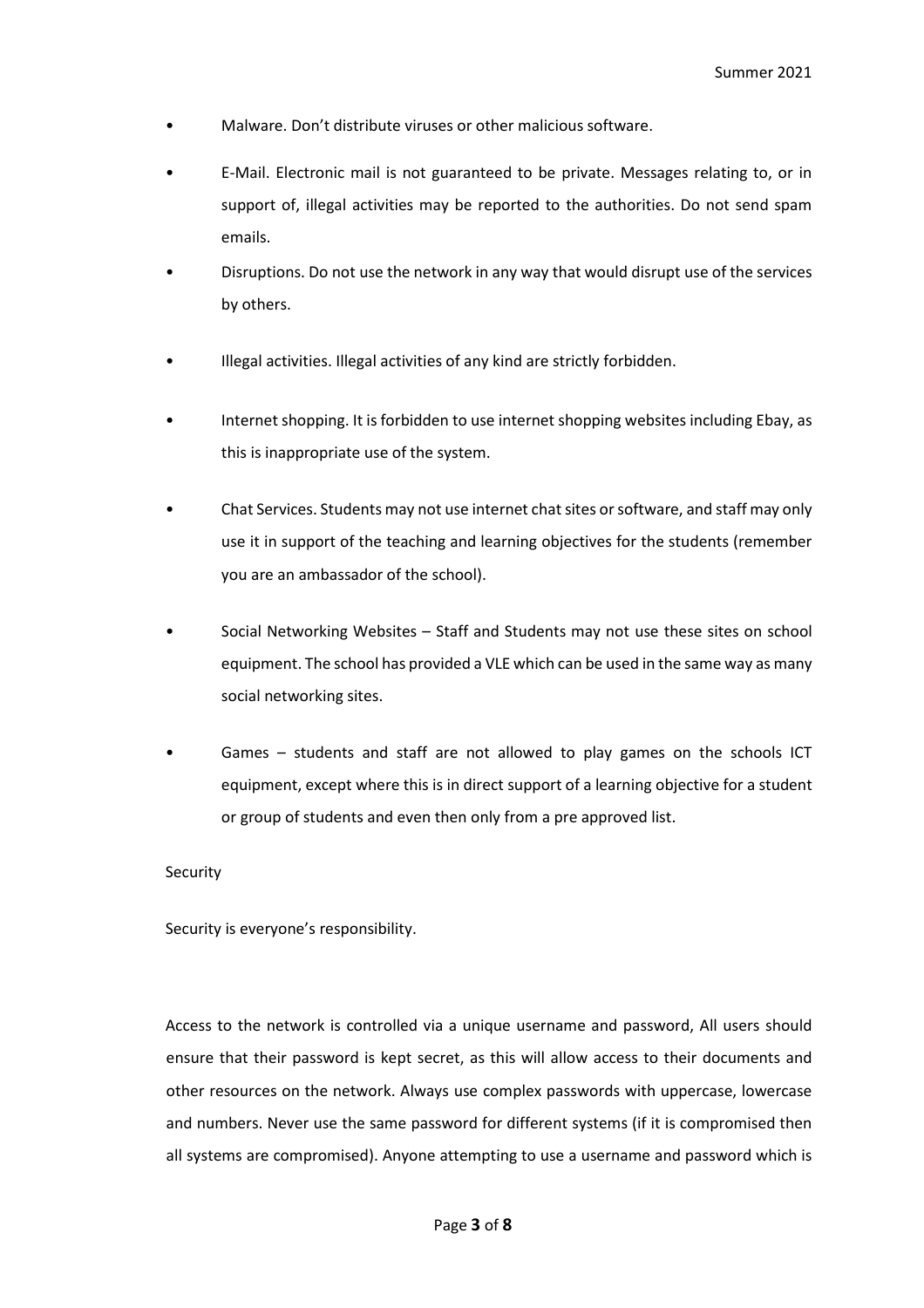not their own is breaking the law under the computer misuse act 1990 and could face legal consequences.

Log off the computers when you are no longer using them, if you are in the middle of something then you can lock the computer by pressing CTRL-ALT-DEL and choosing Lock Computer, this will leave programs running in the background but prevents unauthorised access. Students are not allowed to use staff laptops even if they login as themselves. Physical security is the first line of defence, doors to rooms that have computers in them must be locked when they are not in use.

Ownership of equipment

All ICT assets belong to the school, including laptops issued to individuals. This means that they may only be used for school related purposes. Activity logs are kept and these may be used to investigate misuse of school ICT resources.

Inappropriate use of school resources includes, but is not limited to

- They must not be used to store personal documents and data. (including Photos and Music)
- The individual may not allow the equipment they have been issued to be used by anyone else.
- Must not be used in connection with any other business.
- Must not be used for any illegal activities (equipment can be seized by law enforcement agencies)
- Must not be used to buy and sell on any online websites.

Social Networking Websites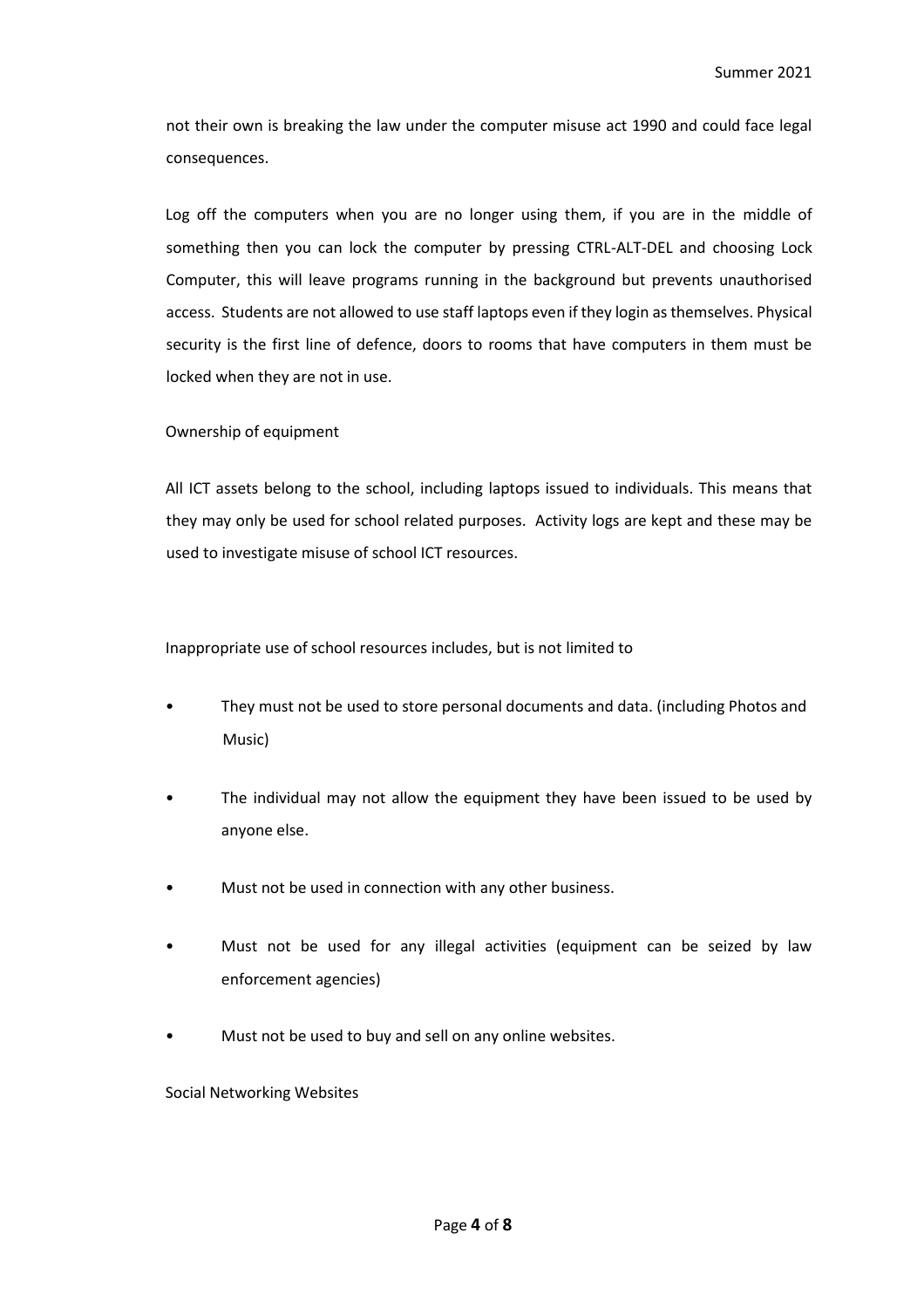Staff and Students may not use these sites on school equipment. This applies to all Social networking sites, for example Facebook, Bebo, My Space.

#### Installing Software

Students and staff are not allowed to bring private software disks into school. This policy is designed not only to ensure that the school is not in breach of copyright laws but also to reduce the risk of Viruses, Trojans, Worms, Malware, Adware and other undesirable software. Some legitimate software may also cause problems if it conflicts with existing software or settings already installed. Students may provide their own 'work disks' but these must not be used to store software, inappropriate material, or anything that is subject to copyright restrictions.

#### Internet

The use of the Internet and other electronic services is a privilege and inappropriate use will result in that privilege being withdrawn.

Students are not allowed to access the Internet or any other external communications system unless they are supervised by a member of staff and the school has received the students acceptable use policy signed by them and by their parent/guardian. Attempting to bypass any of the internet filters is in breach of the computer misuse act 1990 and will lead to loss of privilege, and may lead to disciplinary or legal consequences.

#### Inappropriate material

School is naturally concerned about all forms of computer misuse but the greatest threat to our students' wellbeing is from inappropriate content and since we have a duty of care, we must obviously take steps to counter this threat.

In order to protect our students from the dangers of such material, the following actions will be taken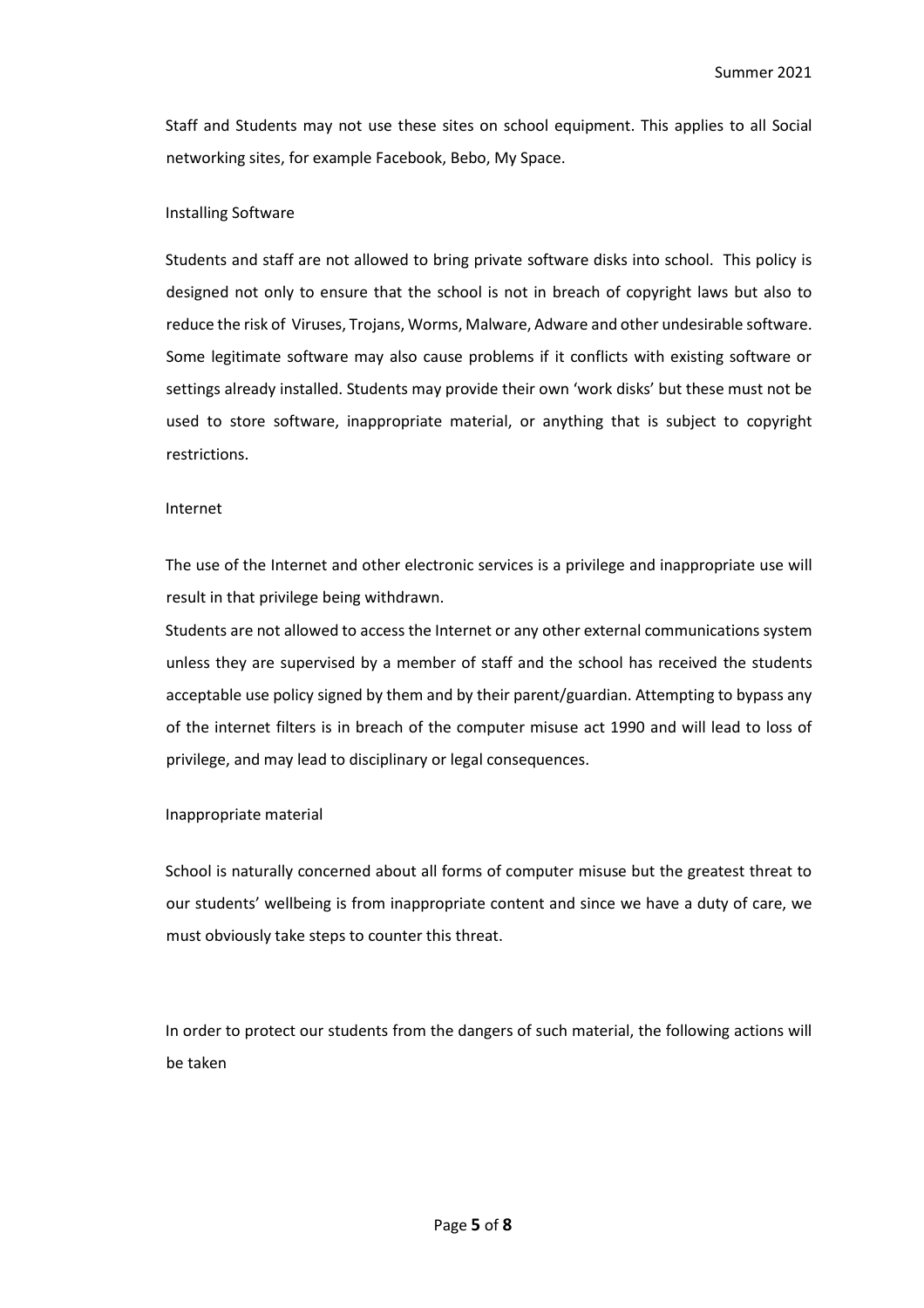- Students should not bring CD ROMs or floppy disks (or any other removable media) to school except where they have express permission and it contains only documents that are to be used in direct support of a lesson being studied. These work disks will be inspected at random.
- Students will not be allowed to use computers unless properly supervised by teaching staff.
- The school will only allow access to the Internet through approved 'service providers', with filtered Internet feeds, but it must be noted that these are not 100% effective and some inappropriate material may get through. Staff should speak to the students about acceptable use, and if it happens again internet access will be removed for that student.
- The school ICT Support Department operates a system of random checks on user's home areas on the school servers and internet history on school computers. Any inappropriate material found in this way will be deemed to be serious misuse and will result in withdrawal of access and other appropriate action.
- School uses monitoring software to ensure that users are complying with this policy.

#### Equipment misuse

During lessons in which computers are used staff will be watching for any attempts to wilfully damage computers. All damage however small must be reported to the ICT Manager immediately including the name of anyone found to be responsible.

Malicious attempts to harm or destroy any equipment or data including, but is not limited to, the uploading or creation of computer viruses, the wilful damage of computer hardware, whether connected to the network or not, the deletion of other users or shared data from its place of storage. Damage to equipment and data reduces the service availability to all users and adversely affects lessons and will not be tolerated. A member of the Senior Leadership Team will follow up any incidents. The Academy reserves the right to charge for damage where appropriate.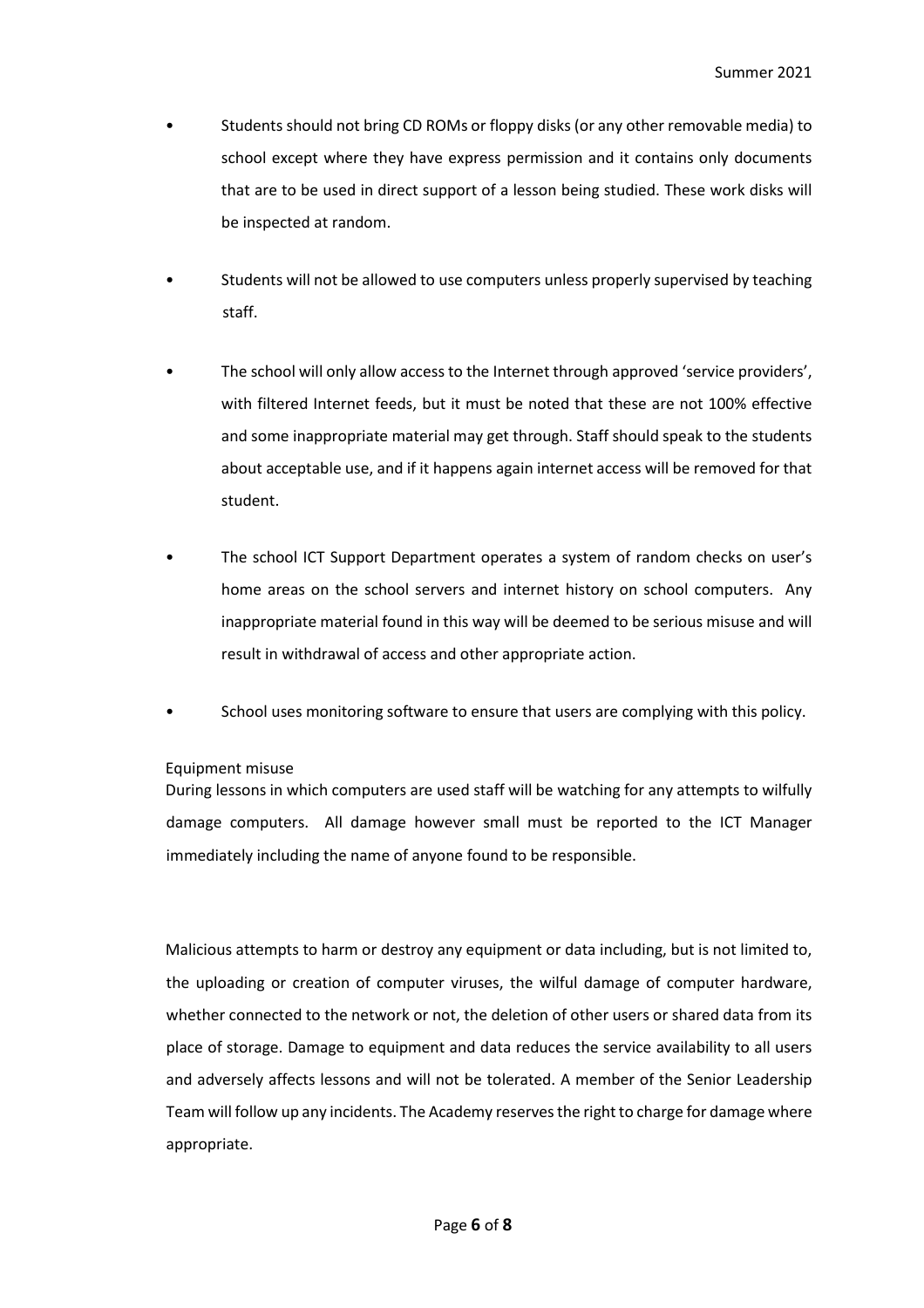#### Electronic mail

The sending or receiving of any email, which contains any inappropriate material, is strictly forbidden as is sending large volume Emails (Spamming).

Other common email attacks you should be aware of are:-

• Viruses and Malware are often spread by emails that tell you to "forward this onto everyone in your inbox" or say things like "this is not a hoax".

• Phishing attacks are emails pretending to be from a reputable source, when in fact they are trying to trick you into giving out personal information. They may appear to be from a bank or similar company but often use strange terminology and just sound suspicious.

• Some attachments can contain viruses and malware, so be suspicious if you have not requested to be sent the attachment.

#### Food and Drink

Absolutely no food in the ICT classrooms. Drinks limited to water - in line with school policy students may drink water in lessons, but water to be drunk away from the machines and no drink bottles placed on computer benches even if the drink and computer are not in use.

Under no circumstances should fizzy pop even be seen near a computer.

St Philip Howard ICT Acceptable Use Policy for Students

#### REQUIRED SIGNATURES

I understand and will abide by the provisions and conditions of this agreement. I understand that any violations of the above provisions may result in disciplinary or legal consequences and the revocation of my privileges. I also agree to report any misuse of the system to a Teacher or member of the ICT Support Team.